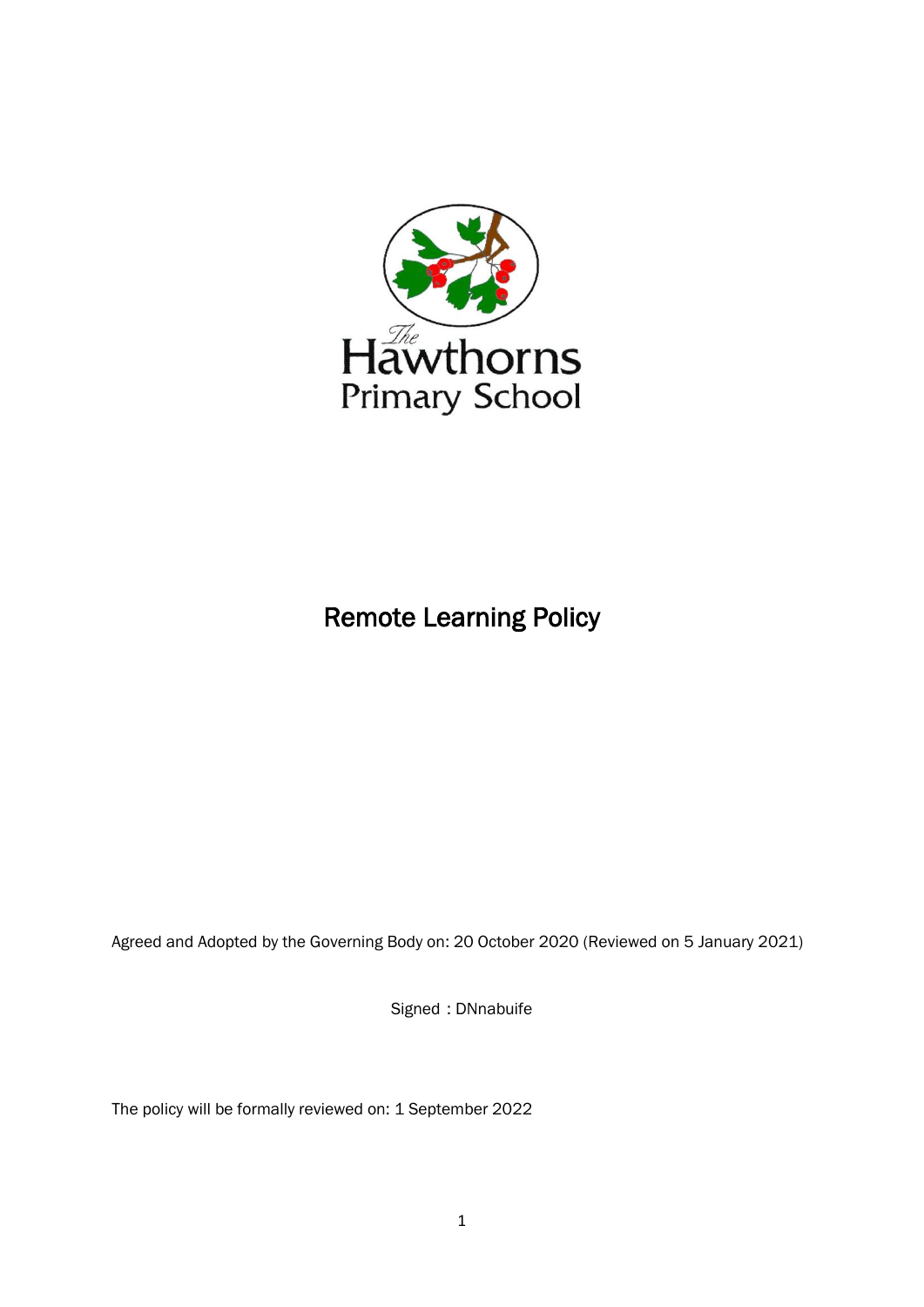#### STATEMENT OF INTENT

At The Hawthorns Primary School, we recognise the importance of maintaining high standards in all areas of the curriculum and aim to ensure that all pupils have access to high quality teaching and learning resources and the support they need to succeed whether they are in school or working remotely from home.

Through the implementation of this policy, we aim to clarify the key concerns associated with remote working, such as online safety, access to educational resources, data protection and safeguarding.

## This policy aims to:

- Ensure consistency in the approach to remote learning for pupils who aren't in school.
- Minimise the disruption to pupils' education and the delivery of the curriculum.
- Set out expectations for all members of the school community with regards to remote learning.
- Outline on-line safety and safeguarding procedures in place to keep children safe during any periods of remote learning.
- Provide appropriate guidelines for data protection.

## TEACHING AND LEARNING

Teachers will ensure lessons are inclusive for all pupils and can be adapted to account for the needs of disadvantaged pupils and pupils with SEND. When teaching pupils who are working remotely, teachers will:

- Set carefully selected activities so that the children have meaningful and ambitious work to do each day in a number of different subjects.
- Deliver a planned, coherent and well-sequenced curriculum which allows skills to be built incrementally, with a good level of clarity about what is intended to be taught and practised in each subject.
- Provide frequent, clear and visual explanations of new content through high quality curriculum resources, videos of their input or other educational videos.
- Assess progress through questioning and other suitable tasks and be clear about how regularly work needs to be checked and effective feedback given.
- Adjust the pace or difficulty of what is being taught in response to questions and assessments, including where necessary, revising materials or simplifying explanations to ensure pupils' understanding.
- Plan a programme that is of equivalent length to the core teaching pupils would receive in school, ideally including frequent contact with teachers, via marking and feedback.
- Gauge how well pupils are progressing through the curriculum using questions and other suitable tasks (such as quizzes and tests), and provide feedback, at least weekly, using digitally facilitated or whole-class feedback where appropriate

All provisions for remote learning will be subject to the class group's age and ability. In exceptional circumstances, the school may reduce its curriculum offering to enable pupils to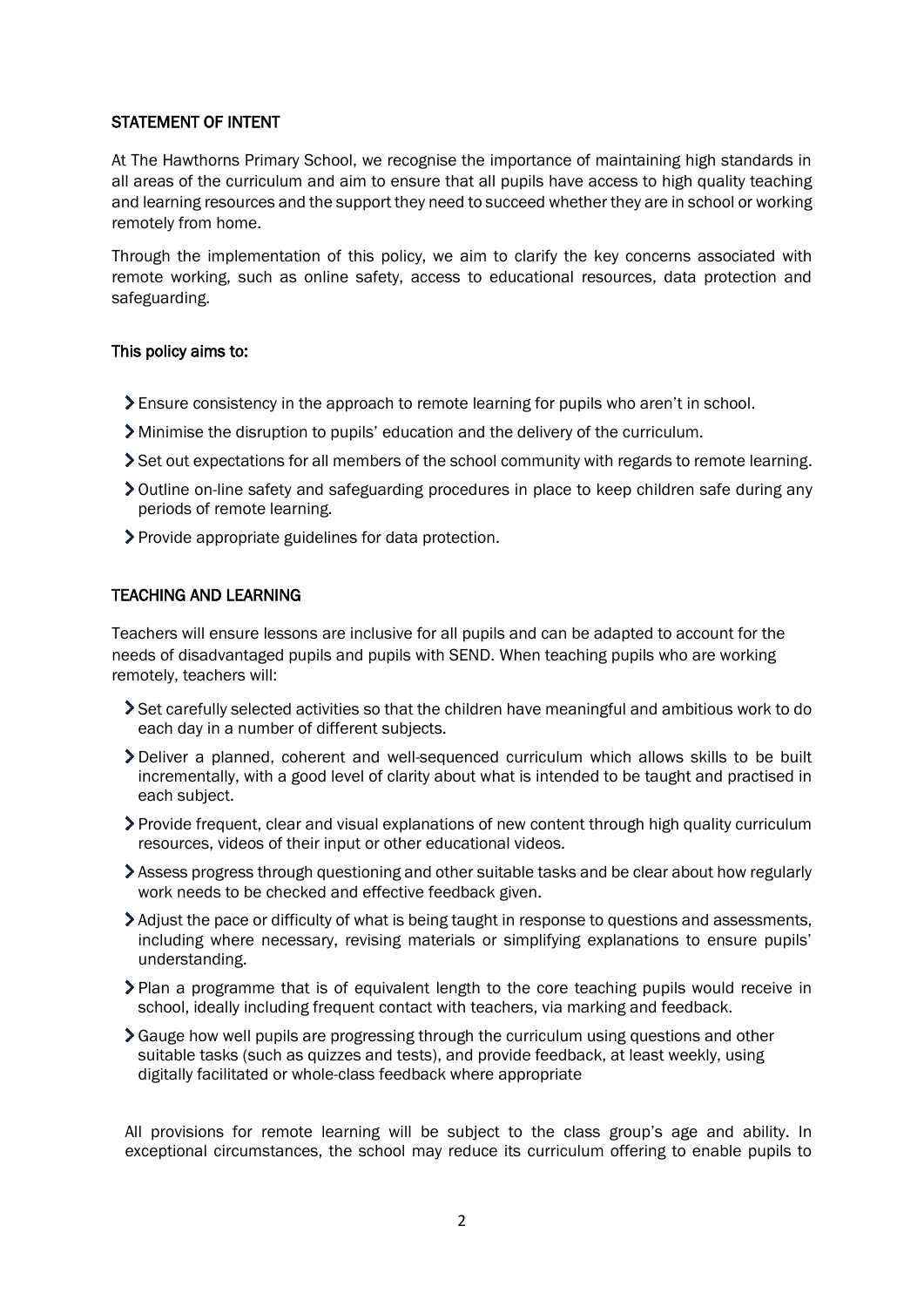cope with the workload – the Headteacher will assess this need, keeping children's best interests and well-being in mind.

## ROLES AND RESPONSIBILITIES

## School staff will:

- Adhere to the policy at all times during periods of school closure/remote learning.
- Take part in any training conducted to meet the requirements of this policy.
- Report any defects on school-owned equipment used for remote learning to the IT Technician.
- Report any potential dangers or concerns they have about remote learning to the Headteacher.
- Report any safeguarding incidents to the DSL and ask for guidance as appropriate.

## **Teachers**

When providing remote learning, teachers must be available from Monday to Friday during their usual working hours.

If they're unable to work for any reason during this time, for example due to sickness or caring for a dependent, they should report this using the normal absence procedure by phoning or messaging the Headteacher/Deputy Headteacher and Business Manager by 07:00.

#### When providing remote learning, teachers are responsible for:

Setting work:

- $\circ$  Year group teachers will work in partnership to provide the teaching and learning resources for remote education. If a teacher is unwell and unable to work from home, their year group partner will upload the teaching and learning activities for both classes.
- $\circ$  Teachers will follow a weekly year group timetable as set for the normal school day. These will outline the subjects that are taught daily and provide a guide for the children to help structure their day of learning at home. A daily timetable will be uploaded by 09:00 every morning.
- $\circ$  Teachers will provide daily learning tasks for reading, writing (including SPAG), maths and one other foundation curriculum subject. They will ensure that science is taught weekly.
- $\circ$  Teachers will plan daily phonics lessons for Foundation Stage, Year 1 and Year 2.
- o Teachers will endeavour to introduce new learning using pre-recorded videos, presentations or live lessons to provide the teaching input for the lessons. Class teachers, together with an additional member of staff, will virtually meet with their class for regular check-in/well-being session.
- $\circ$  Teachers may use resources provided by Oak National Academy, White Rose Maths, BBC Bitesize and other online portals/websites identified by school leaders.
- $\circ$  Instructions should contain enough detail for the children to be relatively independent (age dependent) but should not only rely on the use of a computer or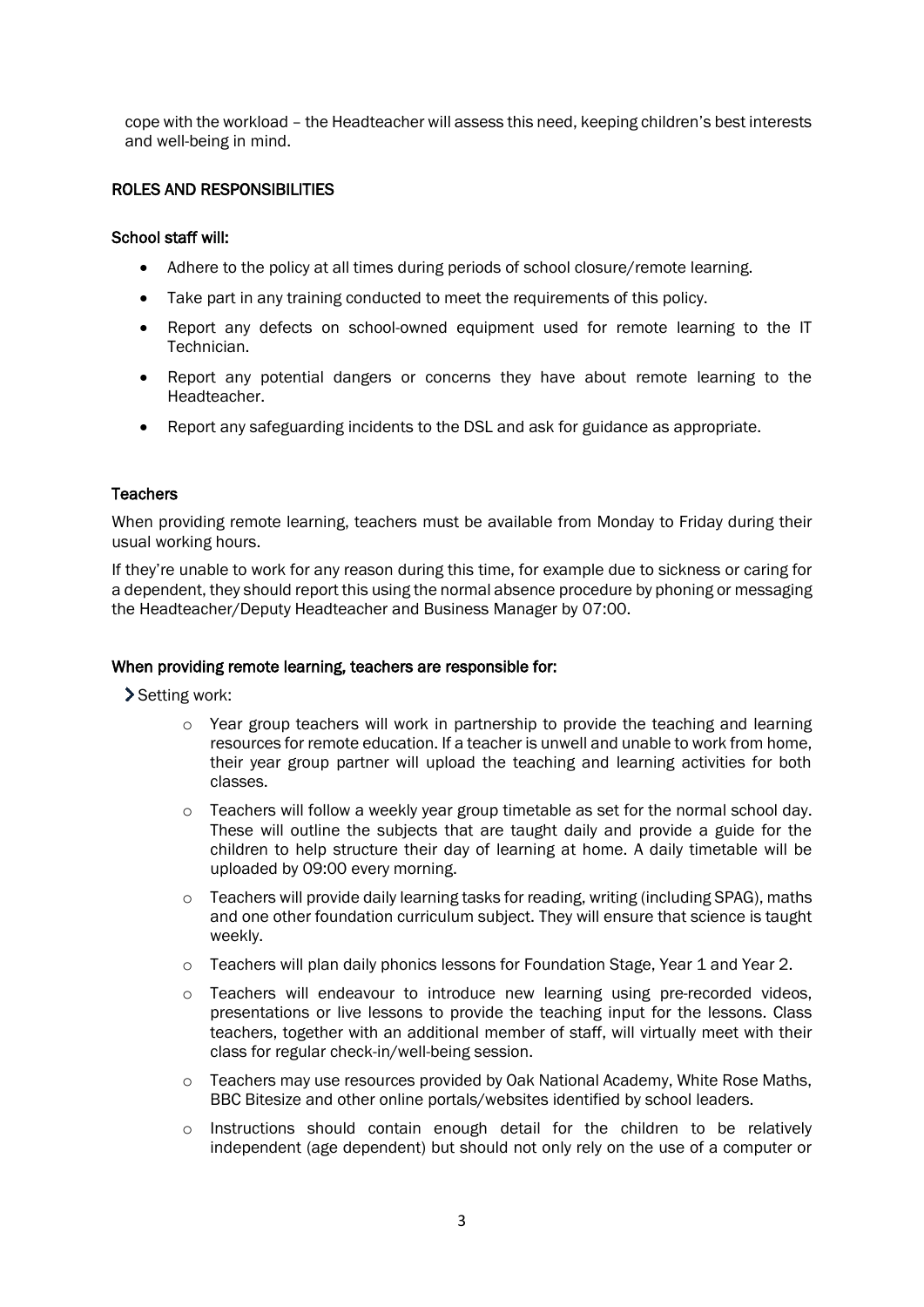device as it is acknowledged that this may be needed by siblings and/or parents working from home.

- o All daily teaching activities will be uploaded by 09:00 every week day.
- o All year groups will upload remote learning work onto Google Classroom.
- $\circ$  Children and parents will have been provided with all the log in details they require, depending on which year group they belong e.g. for e-Schools, Google Classroom, Education City, Purple Mash, TTRS.
- o Teachers will co-ordinate with other year group teachers and subject leaders to ensure consistency across the years and subjects.
- $\circ$  Teachers will make sure pupils with limited access to devices can still complete the work by producing hard copies of learning activities planned and making these available for identified parents to collect.

Providing feedback on work:

- o All work submitted will be acknowledged by class teachers via Google Classroom,
- $\circ$  Feedback will be given daily on an individual, group or whole class basis. Feedback will be age appropriate.
- o Children must know when they have been successful and be given next steps to improve the quality of their work.
- $\circ$  Misconceptions will be addressed in the learning provided for the following day.

 $\blacktriangleright$  Keeping in touch with pupils who aren't in school and their parents:

- o Teachers will respond to messages and questions sent in by children and parents through Google Classroom and e-Schools within their working hours.
- $\circ$  Parents can communicate with class teachers via e-Schools. Messages from parents need to be checked daily by class teachers (Monday to Friday, term time only) and responded to within 48 hours (excluding weekends).
- o Teachers will not share personal contact details, e.g. phone numbers or email addresses, with parents.
- $\circ$  Staff will make regular contact with the parents of vulnerable children and those with special educational needs through weekly phone calls.
- o Where there has been no communication or work sent in by a child after two days of a lockdown/self-isolation period starting, the teacher will call the child's parents on day 3. If there is no response, this needs to be reported to Leaders of Standards.
- o Parents should refer concerns and complaints to class teachers in the first instance. If a parent complaint cannot be dealt with by the class teacher, it should then be passed onto a senior leader.
- o Parents can use the office email address to write to senior leaders or the Headteacher regarding any concerns which have not been dealt with by class teachers.
- o For any safeguarding concerns, refer to the safeguarding section below.

Attending virtual meetings with staff, parents and pupils:

 $\circ$  Staff need to follow the school's dress code when they are attending virtual meetings.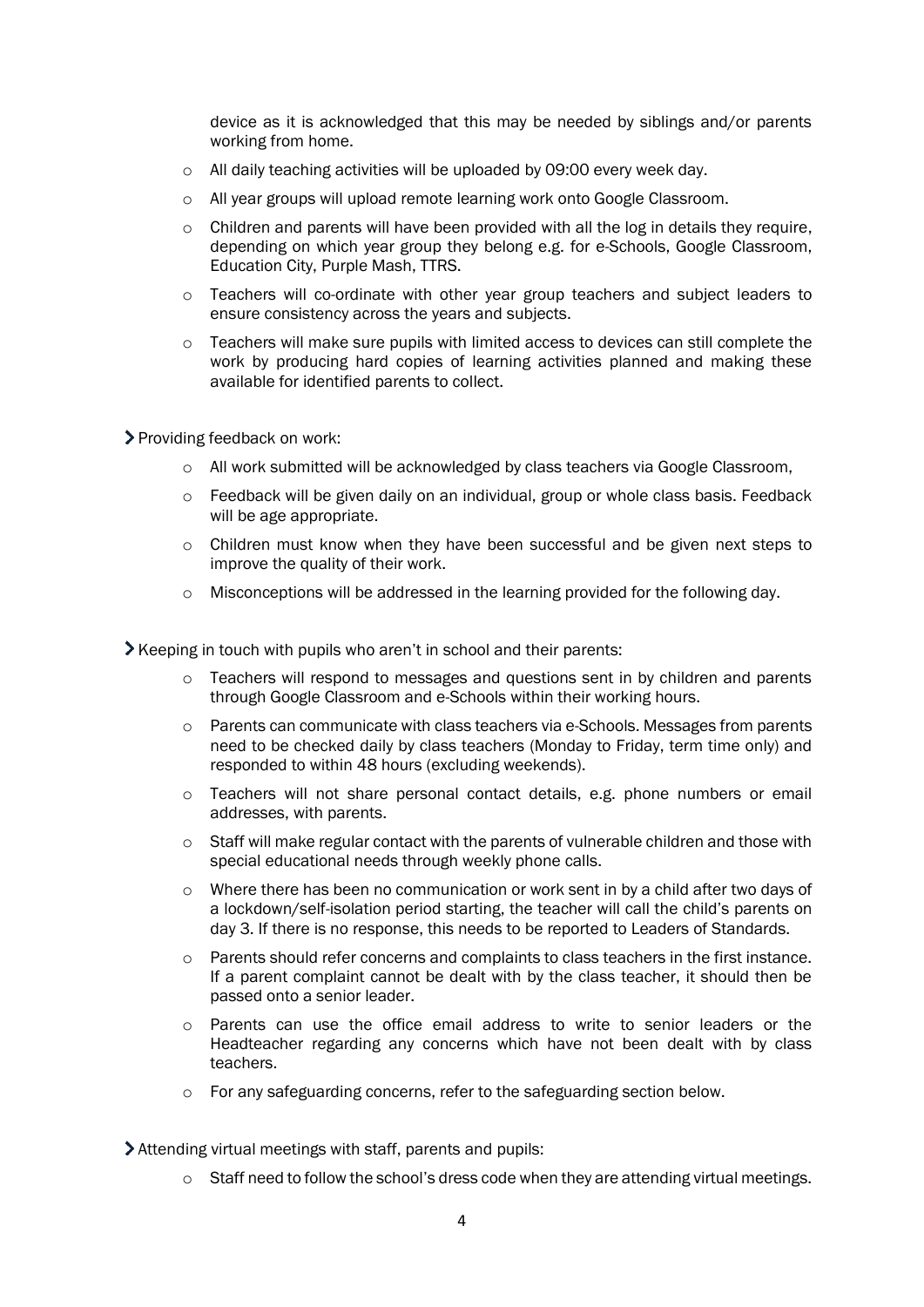- $\circ$  They are required to find an appropriate location (e.g. avoid areas with background noise, ensure there is nothing inappropriate in the background).
- o Follow the school's code of conduct policy.

## Individual pupils who are self-isolating

Children who are absent due to the coronavirus e.g. they have symptoms of the virus and are awaiting a test will be marked with an X in the register.

- Teachers, with the support of teaching assistants, are responsible for providing work from the day after we are informed of the child's absence and self-isolation. This must be relevant and reflective of what is happening in class at the time of the child's absence, for example, covering the same objectives that are being taught in school for English and maths.
- Teachers will upload their daily plans and presentations for teaching onto Google Classroom and e-Schools to be accessed by these children. This will include links to online educational resources.
- Teachers will organise paper packs if necessary.
- Teachers will acknowledge children's work and give short but focused feedback. Children should know when they have been successful and be given next steps.
- Any teacher/parent communication can be maintained via the messaging service on Google Classroom and e-Schools. If parents need further support with a particular issue, teachers may follow up the query with a phone call.

In the event of more than a few children being absent from the class, teachers may consider live streaming lessons in school to pupils learning remotely.

## In the event of the teacher having to self-isolate and is well enough to deliver teaching input, this will be done through live streaming lessons using Microsoft Teams.

#### Teaching Assistants

When assisting with remote education, teaching assistants must be available during their normal working hours on days they normally work.

If they're unable to work for any reason during this time, for example due to sickness or caring for a dependent, they should report this using the normal absence procedure by phoning or messaging the Headteacher/Deputy Headteacher and Business Manager by 07:00.

When assisting with remote learning, teaching assistants are responsible for:

- Supporting class teachers with the remote learning offer this could also be across the school dependent upon the requirements of the school.
- Preparing resources for different groups of children to provide challenge or support.
- Supporting pupils who aren't in school with learning remotely liaising with class teachers to support planning and resourcing for differentiated learning.
- Undertaking remote and/or online CPD training.
- Attending virtual meetings with teachers, parents and pupils:
	- $\circ$  Staff need to follow the school's dress code when they are attending virtual meetings.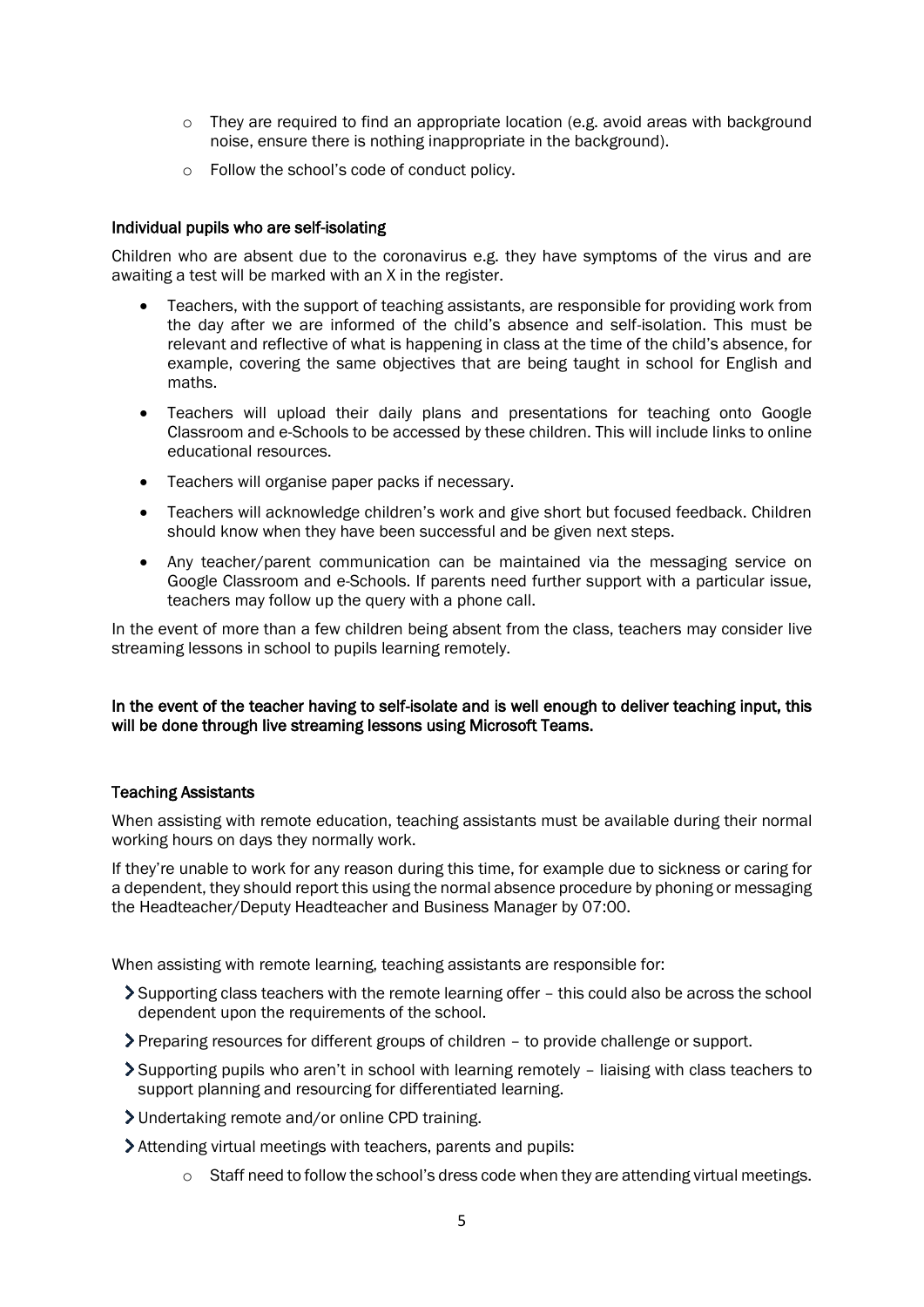- $\circ$  They are required to find an appropriate location (e.g. avoid areas with background noise, ensure there is nothing inappropriate in the background).
- o Follow the school's code of conduct policy.

#### Subject Leads

Alongside their teaching responsibilities, subject leads are responsible for:

- Considering whether any aspects of the subject curriculum need to change to accommodate remote learning.
- Working with teachers teaching their subject remotely to make sure all work set is appropriate and consistent.
- Working with other subject leads and senior leaders to make sure work set remotely across all subjects is appropriate and consistent.
- Monitoring the remote work set by teachers in their subject through regular meetings with teachers or by reviewing the work set.
- Alerting teachers to resources they can use to teach their subject remotely.

#### **SENDCO**

The SENDCO is responsible for working with teachers to coordinate provision for pupils with SEND across the school. During a period of enforced school closure, the SENCO will be responsible for:

- Liaising with the IT Technician to ensure that the technology used for remote learning is accessible to all pupils and that reasonable adjustments are made where required.
- Supporting class teachers in their liaison with SEND pupils at home and their families.
- Ensuring the completion of necessary SEND paperwork and applications.
- Ensuring children with EHC plans continue to have their needs met while learning remotely, and liaising with class teachers, the Headteacher and other organisations to make any alternate arrangements if necessary.
- In partnership with teachers identifying the level of support or intervention that is required while pupils with SEND learn remotely.
- Ensuring that the provision put in place for pupils with SEND is monitored for effectiveness throughout the duration of the remote learning period.

#### Headteacher and Senior Leaders

Alongside any teaching responsibilities, senior leaders are responsible for:

- Working closely with the Headteacher to co-ordinate and review the remote learning approach across the school.
- Monitoring the effectiveness of remote learning through regular meetings with teachers and subject leaders, reviewing work set or reaching out for feedback from pupils and parents.
- Working in partnership with staff to identify which families may have no access to the internet and ensuring teachers provide families with hard copies of activities for collection.
- Monitoring the security of remote learning systems, including data protection and safeguarding considerations.
- Ensuring that staff, parents and pupils adhere to the relevant policies at all times.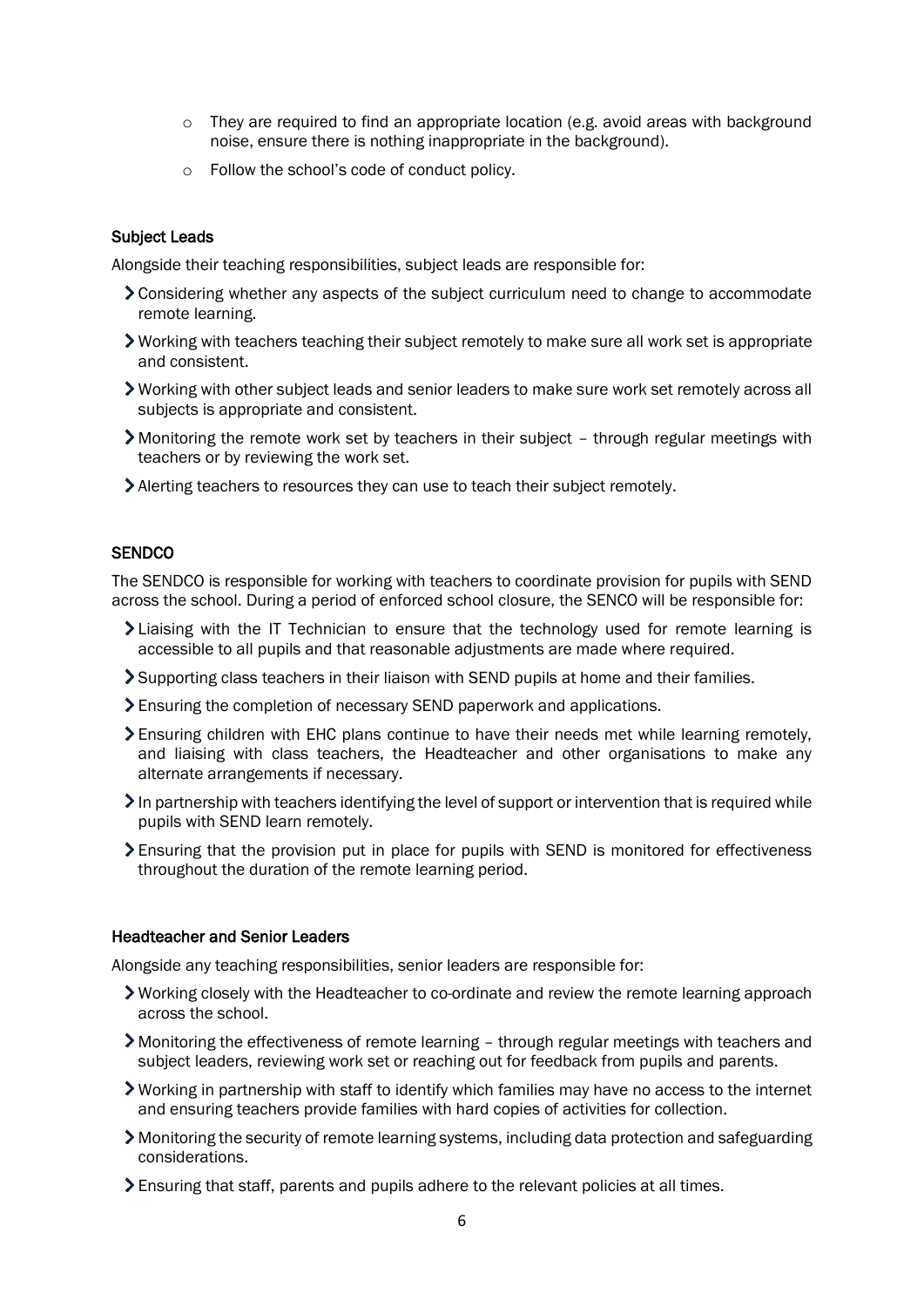#### Designated Safeguarding Lead

The DSL is responsible for:

- Arranging and attending any safeguarding and child protection meetings that occur during any periods of school closure.
- Liaising with the IT Technician to ensure that all technology used for remote learning is suitable for its purpose and will protect pupils online.
- $\blacktriangleright$  Identifying and liaising with class teachers who will closely monitor vulnerable pupils who may be at risk while learning remotely.
- Ensuring that child protection plans are enforced while the pupil is learning remotely at home, and liaising with Social Care and other organisations when required.
- Ensuring that all safeguarding procedures continue to be carried out as set out in the safeguarding policy and all safeguarding incidents are adequately recorded and reported during the period of remote working.

## IT Technician

The IT Technician is responsible for:

- Fixing issues with systems used to set and collect work.
- Helping staff and parents with any technical issues they're experiencing.
- Reviewing the security of remote learning systems and flagging any data protection breaches to the data protection officer, and any safeguarding concerns to the DSL.
- Assisting pupils and parents with accessing the internet or devices.
- Xeeping up to date with any development in the use of necessary software and systems and setting up appropriate training for staff.

#### Pupils and Parents

Staff can expect **pupils** learning remotely to:

- $\geq$  Be contactable during the school day. However, it is not necessary or appropriate for children to be in front of a device the entire time.
- Work hard and complete work to a high standard, submitting work by the deadline set by teachers.
- Seek help if they need it, from teachers or teaching assistants.
- Alert teachers if they're not able to complete work.
- Be respectful and behave in the same way as they would if they were in school in accordance with the school's behaviour policy.

Staff can expect **parents** with children learning remotely to:

- Make the school aware if their child is sick or otherwise can't complete work.
- Ensure that their children only make appropriate comments on Google Classroom which are related to the lesson.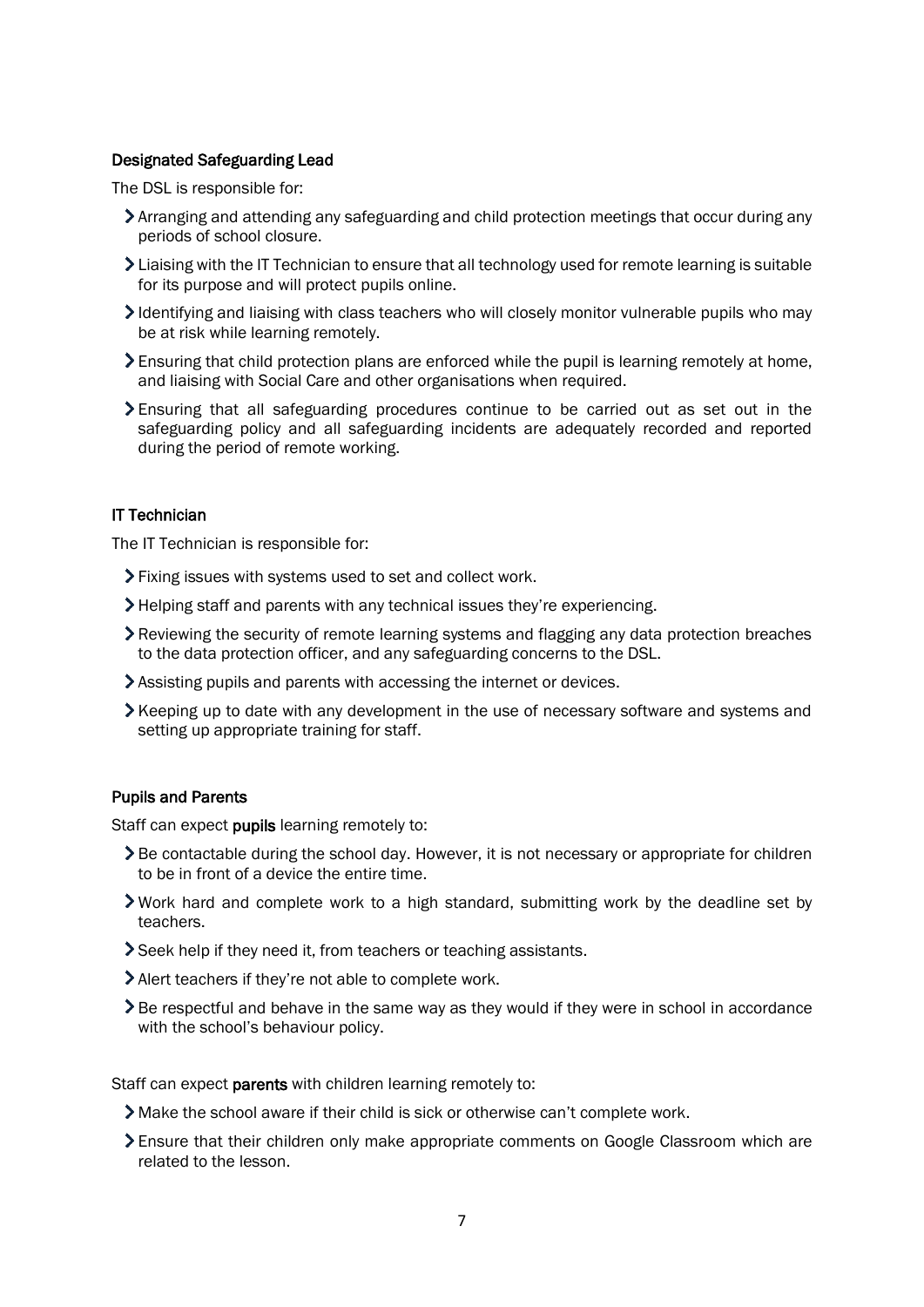- Support their child/ren as best as they can with their learning.
- Seek help from the school if they need it.
- Reinforce the importance of children staying safe online, setting age-appropriate parental controls on devices and internet filters to block access to inappropriate websites.
- > Be respectful when making any complaints or concerns known to staff.

#### Governing Board

The governing board is responsible for:

- Monitoring the school's approach to providing remote learning to ensure education remains as high quality as possible.
- Ensuring that staff are certain that remote learning systems are appropriately secure, for both data protection and safeguarding reasons.

#### WHO TO CONTACT

If staff have any questions or concerns about remote learning, they should contact the following individuals:

- Issues in setting work talk to the relevant subject lead or SENCO
- Issues with behaviour talk to the relevant Leader of Standards
- $\blacktriangleright$  Issues with IT talk to IT Technician
- Issues with their own workload or wellbeing talk to their line manager/Leader of Standards
- Concerns about data protection talk to the data protection officer (SBM)
- Concerns about safeguarding talk to the DSL

#### DATA PROTECTION

#### Accessing personal data

When accessing personal data for remote learning purposes, all staff members will:

- Connect to the school network system using the school's remote desktop connection to work with any personal data to ensure that no data actually leaves the school premises.
- Only use their school email account and never use personal messaging systems.

The Data Protection Officer is responsible for:

- Overseeing that all staff-owned electronic devices used for remote learning have adequate antivirus software and malware protection.
- Ensuring all staff, parents and pupils are aware of the data protection principles outlined in the GDPR policy.
- Ensuring that all computer programs used by the school for remote learning are compliant with the GDPR and Data Protection Act 2018.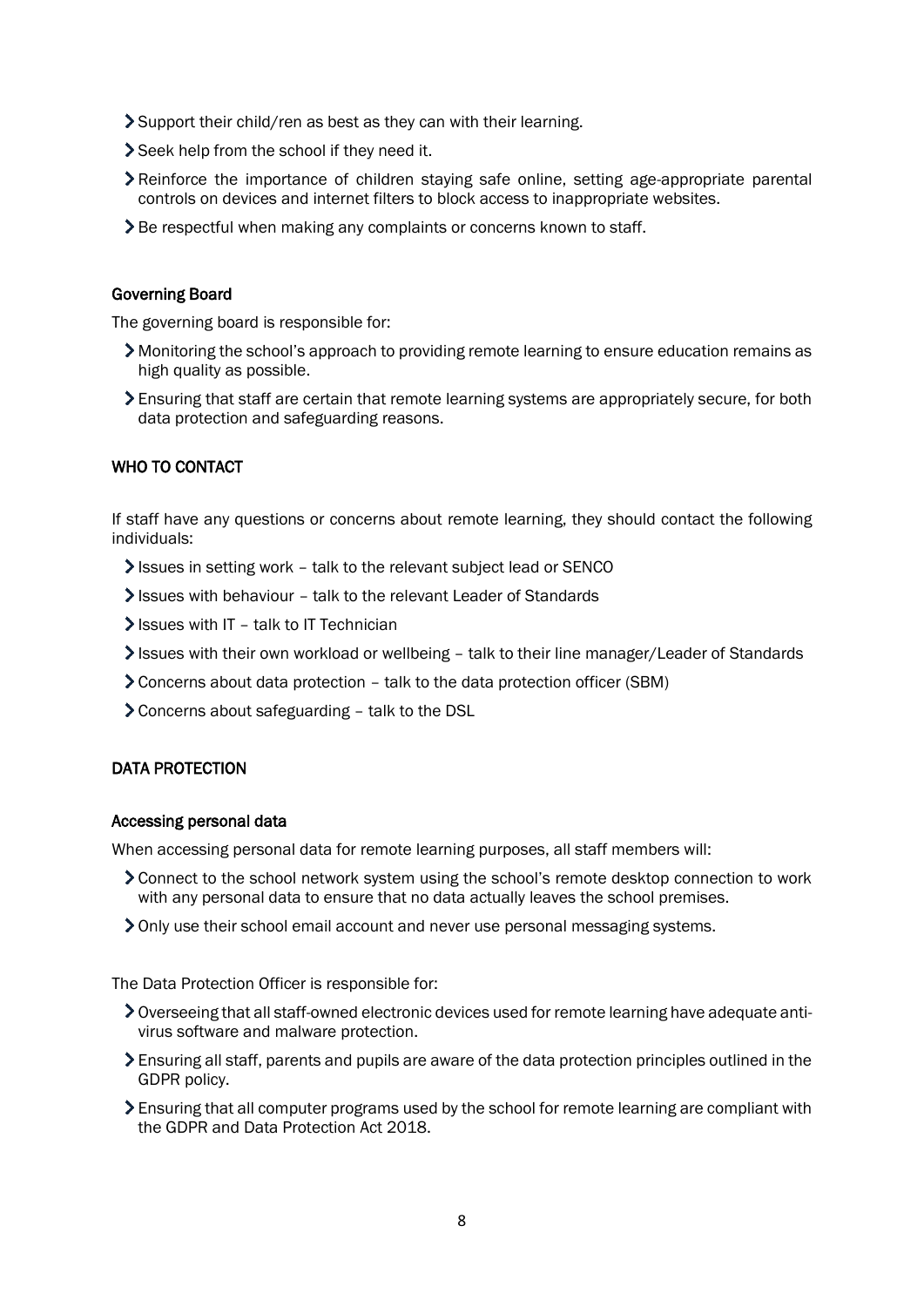#### Processing personal data

Staff members may need to collect and/or share personal data, such as email addresses, as part of the remote learning system. As long as this processing is necessary for the school's official functions, individuals won't need to give permission for this to happen.

However, staff are reminded to collect and/or share as little personal data as possible online.

#### Keeping devices secure

All staff members will take appropriate steps to ensure their devices remain secure. This includes, but is not limited to:

- $\blacktriangleright$  Keeping the device password-protected strong passwords are at least 8 characters, with a combination of upper and lower-case letters, numbers and special characters (e.g. asterisk or currency symbol), and do not share their passwords with anyone else.
- Ensuring the hard drive is encrypted this means if the device is lost or stolen, no one can access the files stored on the hard drive by attaching it to a new device.
- Making sure the device locks if left inactive for a period of time.
- Not sharing the device among family or friends.
- Installing antivirus software.
- $\blacktriangleright$  Keeping operating systems up to date always install the latest updates.
- All staff to access emails and servers via the remote system. Staff who access emails via smart phones need to ensure two levels of security (e.g. phone password and app password).

#### **SAFEGUARDING**

Please refer to the school's safeguarding and child protection policy with the added addendum to reflect the current situation. These can be found on the school website as well as our internal network.

#### MONITORING ARRANGEMENTS

This policy will be reviewed by the Senior Leadership Team as and when updates to home learning are provided by the school or government. At every review, it will be shared with staff.

The policy will be reviewed annually by the Governing Body.

## LINKS WITH OTHER POLICIES

This policy is linked to our:

- > Behaviour policy with COVID-19 addendum
- Safeguarding and child protection policy with COVID-19 addendum
- **>** Data protection policy and privacy notices
- > All in one e-safety policy
	- o Home-school agreement